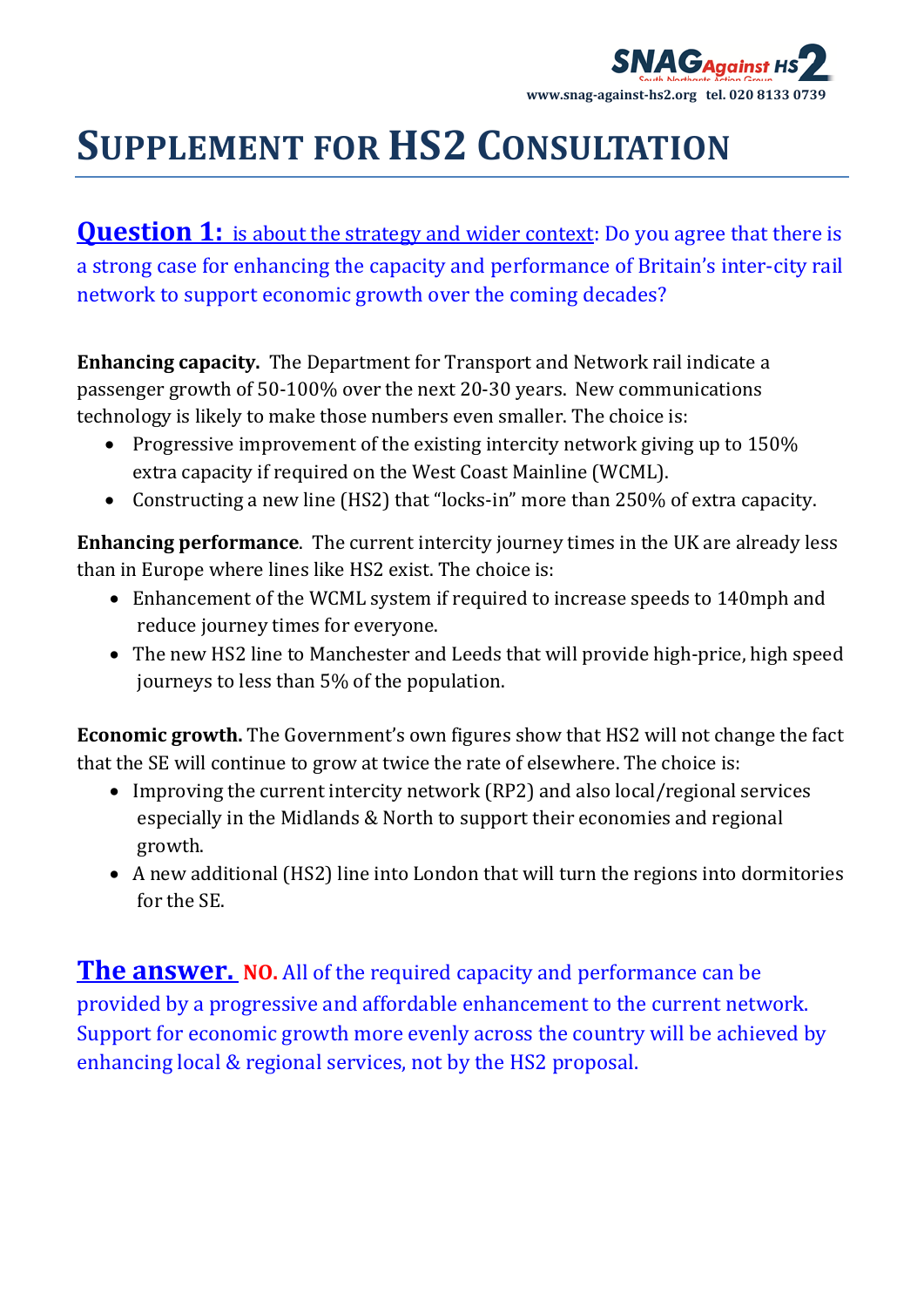**Question 2:** is about the case for high speed rail. Do you agree that a national high speed rail network from London to Birmingham, Leeds and Manchester (the Y network) would provide the best value for money solution (best balance of costs and benefits) for enhancing rail capacity and performance?

**What are the options?** The current rail system is an extensive network that is continuing to be developed for increased speed and widespread electrification. Most of the capacity problems are at peak times and need prompt answers.

- The Government has available a plan for enhancing the existing intercity routes with longer trains, removing bottlenecks and the prospect of further speed increases to 140mph. For the WCML, this is called RP2 and the benefits can be delivered progressively over the next 5 years. All the stations on that route will benefit from those improvements.
- Government's preference is a new Y‐shaped 250mph line from London to Birmingham, Manchester and Leeds with links to Heathrow and the Channel Tunnel line. The first stage to the W Midlands would not be ready until 2026 at the earliest, and will not reach Manchester & Leeds until around 2033. The majority of towns on the route will not have HS2 stations and get no direct benefit from the service.

**Value for money.** Both the HS2 and RP2 proposals are at the outline planning stage and the published budgets and business cases continue to change substantially.

- RP2 costs about ¼ of HS2 and uses up-to-date high speed intercity trains such as the 125/140mph Virgin Pendolino. RP2 can be delivered progressively in line with demand, ensuring that the benefits will be at least twice the costs (a cost-benefit ratio of 2).
- HS2 costs £17.8 billion to Birmingham and a further £16billion to Manchester & Leeds. This is an all-or-nothing project. Even with the highly optimistic passenger forecast in the proposal, the HS2 cost-benefit will only be 1.6 i.e. less than RP2. At the more realistic passenger levels that its sister service, the Channel Tunnel link HS1 achieves, it will cost more than it delivers!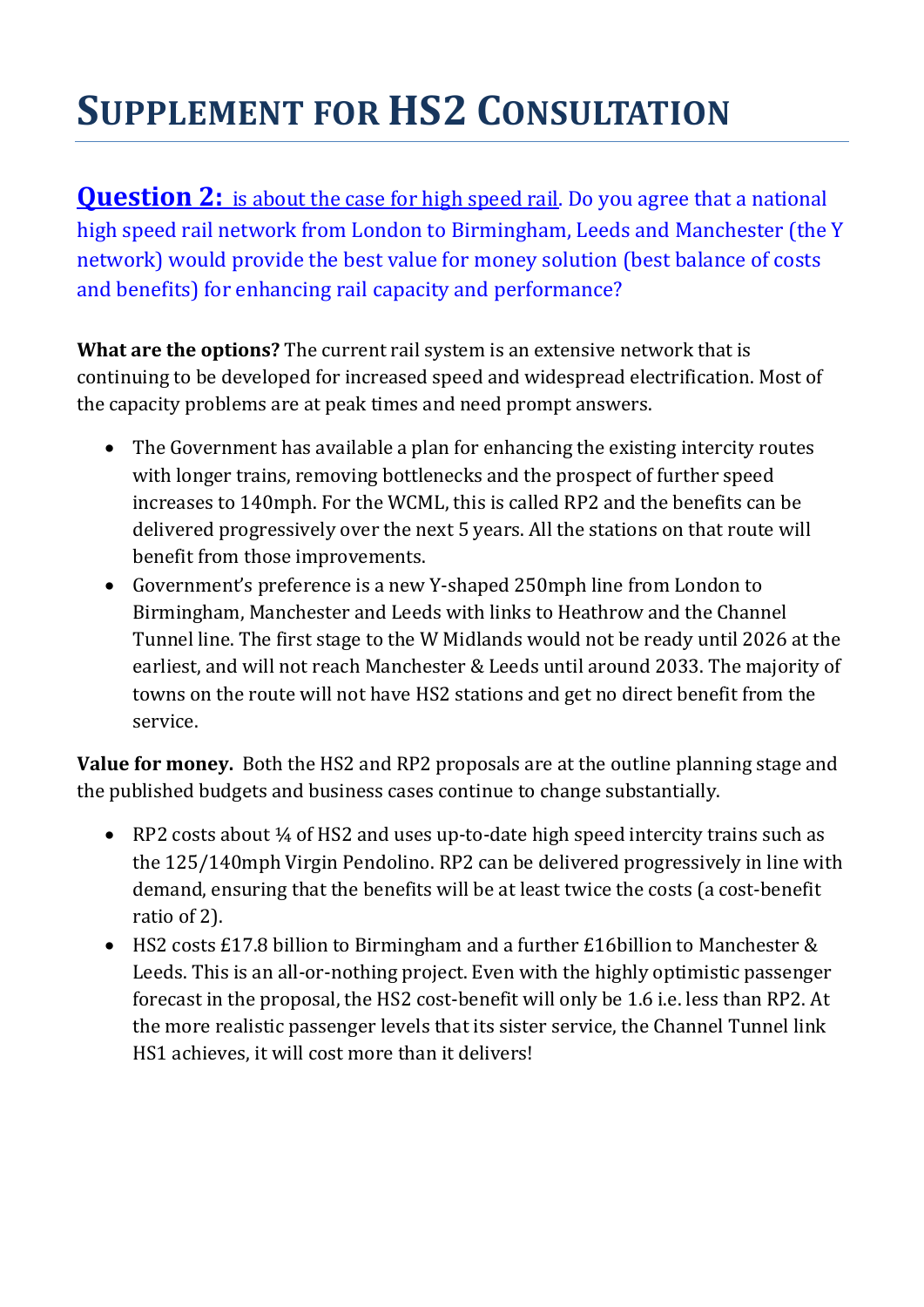**The answer. NO.** All of the required capacity and performance can be provided by a progressive enhancement of the current network (e.g. RP2) that will additionally deliver a speedy solution to peak-time overcrowding. HS2 is much more expensive and unaffordable. It is highly likely to cost more than the benefits it delivers, and like HS1, would probably end up being sold off at a huge loss to the taxpayer.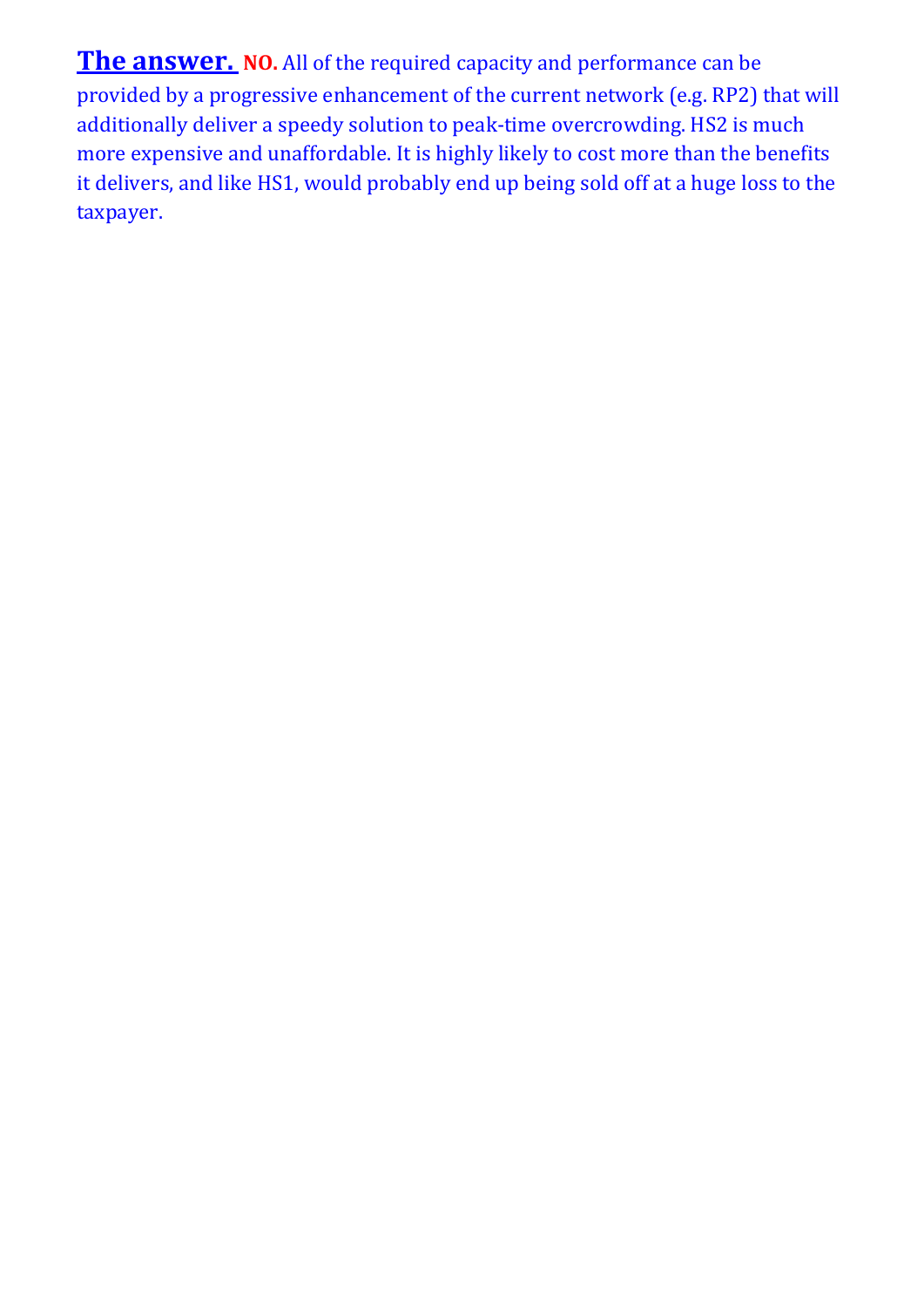**Question 3:** This question is about how to deliver the Government's proposed network: Do you agree with the Government's proposals for the phased roll‐out of a national high speed rail network, and for links to Heathrow Airport and to the High Speed 1 line to the Channel Tunnel?

## **The Government's proposed network.**

- A new Y-route (HS2) is NOT a network and it is available at only a few points to a small proportion of the country. It operates like an airline on wheels.
- RP2 would radically enhance the existing intercity and regional services and be a truly integrated network.
- The proposed HS2 links to Heathrow and the Channel Tunnel line are both halfhearted compromises indicating uncertainty over their market effectiveness.

**Phased delivery of the HS2 proposal.** Any large project like this would probably require phased delivery.

- RP2 is a progressive enhancement of the current network and is therefore ideally suited to phased delivery in line with developing market expectations.
- HS2 will take 22 years from now to be completed to Manchester and Leeds. The first phase to the W Midlands will become operational first, but even that will not be ready for 15 years. So for HS2, even with phased delivery, the wait will be several decades, by which time, the market will be radically changed, in all probability making it an expensive White Elephant.

**The answer. NO.** RP2 is much more suited to phased delivery in line with market demand than the all-or-nothing HS2 proposal. The Heathrow and HS1 link proposals might be worthwhile but look unconvincing in their current form.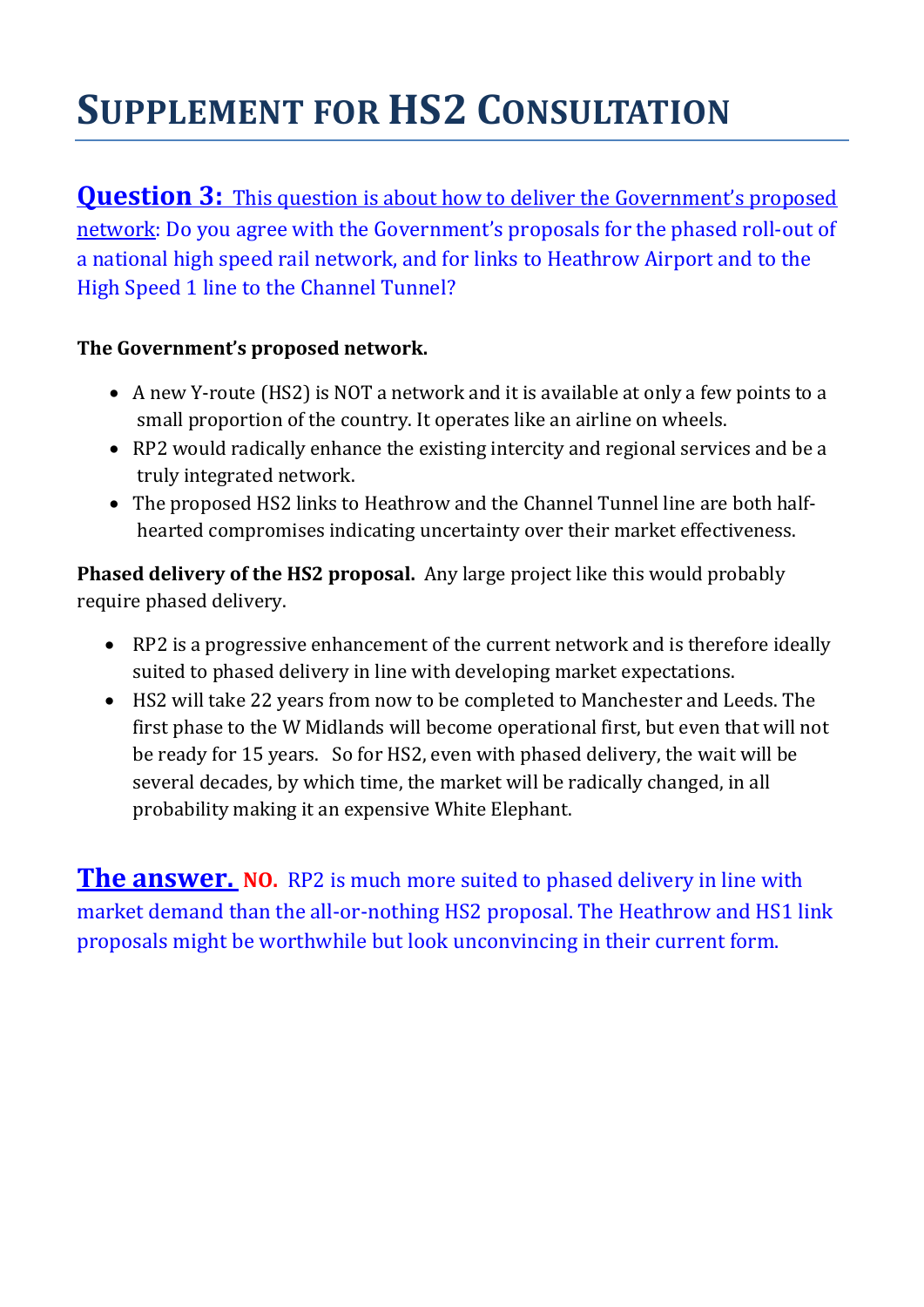**Question 4:** This question is about the specification for the line between London and the West Midlands: Do you agree with the principles and specification used by HS2 Ltd to underpin its proposals for new high speed rail lines and the route selection process HS2 Ltd undertook?

**The Principles used.** These can be summarised as providing selected cities with an exclusive very high speed service (HS2) that claims to be both fully integrated yet separate from the current network.

- It wrongly presumes that HS2 is the most cost-effective way of providing high speed intercity services. Progressive enhancement of the current network (RP2) is much more cost effective AND it is fully networked which HS2 is not.
- Providing an exclusive HS2 service to the fortunate few and getting everyone to pay for it is fundamentally wrong.

**The Specification used.** This stems from the needs of a 250mph line passing by Heathrow, Birmingham, Manchester & Leeds and able to run 18 trains per hour each way. The desire to join the "very high speed club" causes huge problems.

- For example increasing speed from 155mph to 250mph saves just 7 minutes from London to Birmingham, this uses 80% more energy per mile and the noise is 4 times greater.
- 250mph requires almost straight lines that cannot easily avoid communities. Many locations will need expensive tunnels and for those who aren't lucky enough, noise & vibration will be a problem 16 hours a day.
- Unless 18 trains per hour are used, the business case gets even worse. Most countries think 14‐16 trains per hour is the maximum for safety reasons.

**The route selection process.** The selected route is simply the cheapest and shortest. The issue of sustainability has taken second place in the selection process in order to hide the true costs of preventing damage to the countryside and communities.

**The answer. NO.** The HS2 proposal is not the answer. The basic principles are more cost-effectively met by RP2. The RP2 specification creates far fewer problems by using sensible speeds (up to 140mph) on the current network. HS2 is an expensive, damaging, and possibly less safe specification. The HS2 route selection process has simply tried to minimise the ludicrous costs.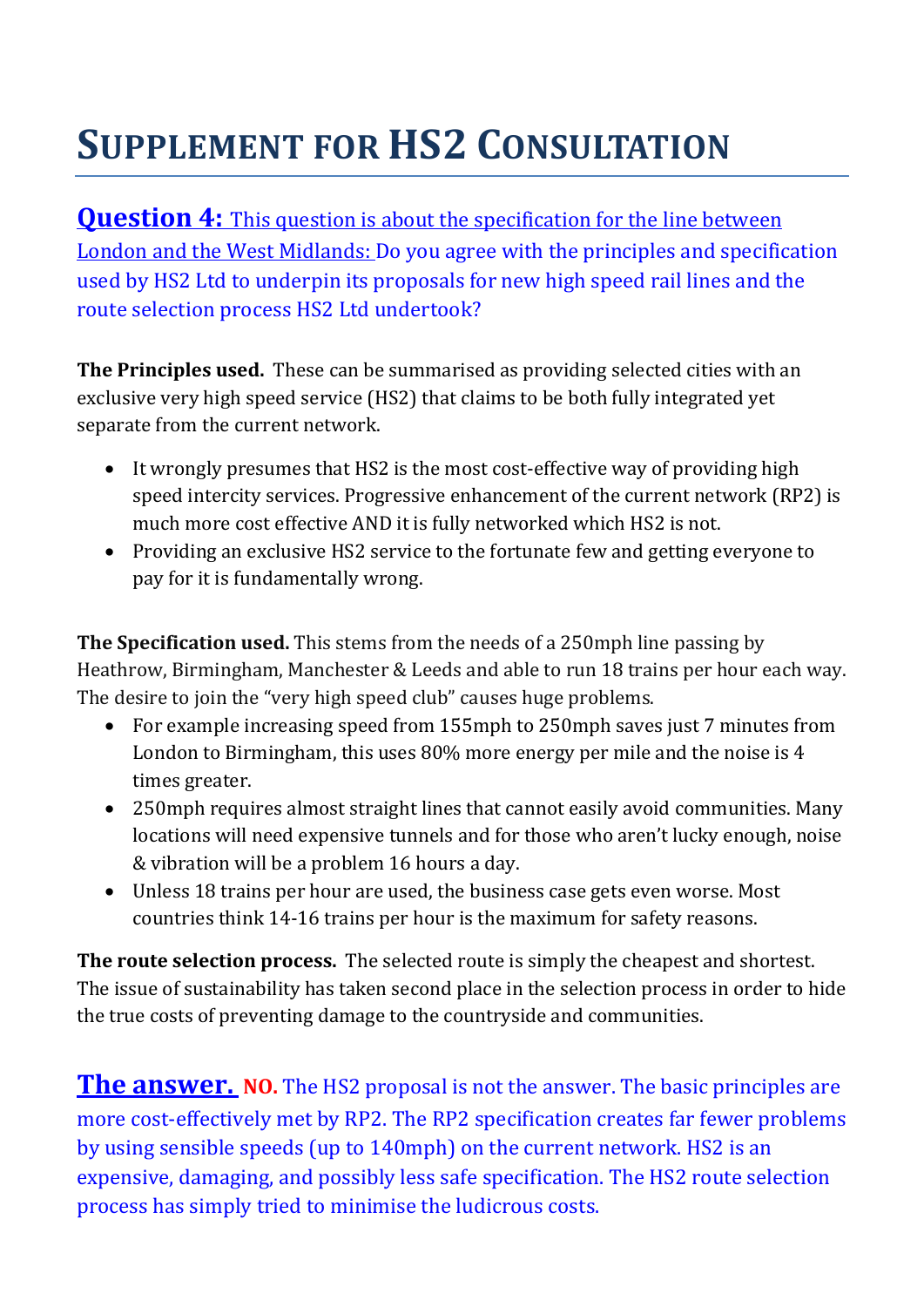**Question 5:** This question is about the route for the line between London and the West Midlands: Do you agree that the Government's proposed route, including the approach proposed for mitigating its impacts, is the best option for a new high speed rail line between London and the West Midlands?

**The proposed route for HS2.** RP2 is the most cost‐effective and least damaging solution, and it does not require a new route. The presumption that HS2 is the answer to the needs for London to Birmingham intercity rail travel is false. It doesn't matter which of the preferred routes (2.5, 3, 4) is selected, they are all wrong.

• HS2 is an expensive and hugely damaging route created for a problem that doesn't exist. Whatever the route, it will still be an unaffordable white elephant.

**The proposed mitigation for HS2.** If the sensible choice is made (RP2) there will be almost no new mitigation required. This question is seeking answers to a problem that does not need to exist.

- The fundamental issue is that a full environmental impact assessment will not be made until **after** project approval. All of the mitigation evidence presented is based on shallow and unjustified assessments of noise and other environmental damage.
- The claims are that the undesirable effects of HS2 will be reduced. That might be true but by how much, and will that still leave unacceptable damage & intrusion?
- When HS1 was developed, design requirements called "The Kent Criteria" were created. There is no evidence that even these have been applied to HS2.
- The signs are that it will be a cheap and nasty solution to a problem that doesn't need to exist.

**The answer. NO.** None of the HS2 routes is the answer. The sensible alternative RP2 meets all of the real needs without requiring a new route. Mitigation for RP2 would be minimal and easily affordable. HS2 requires huge spending not just on the basic line but also on mitigation such as tunnelling and the eyesore of screening, all of this with no guarantee that it will be fully effective.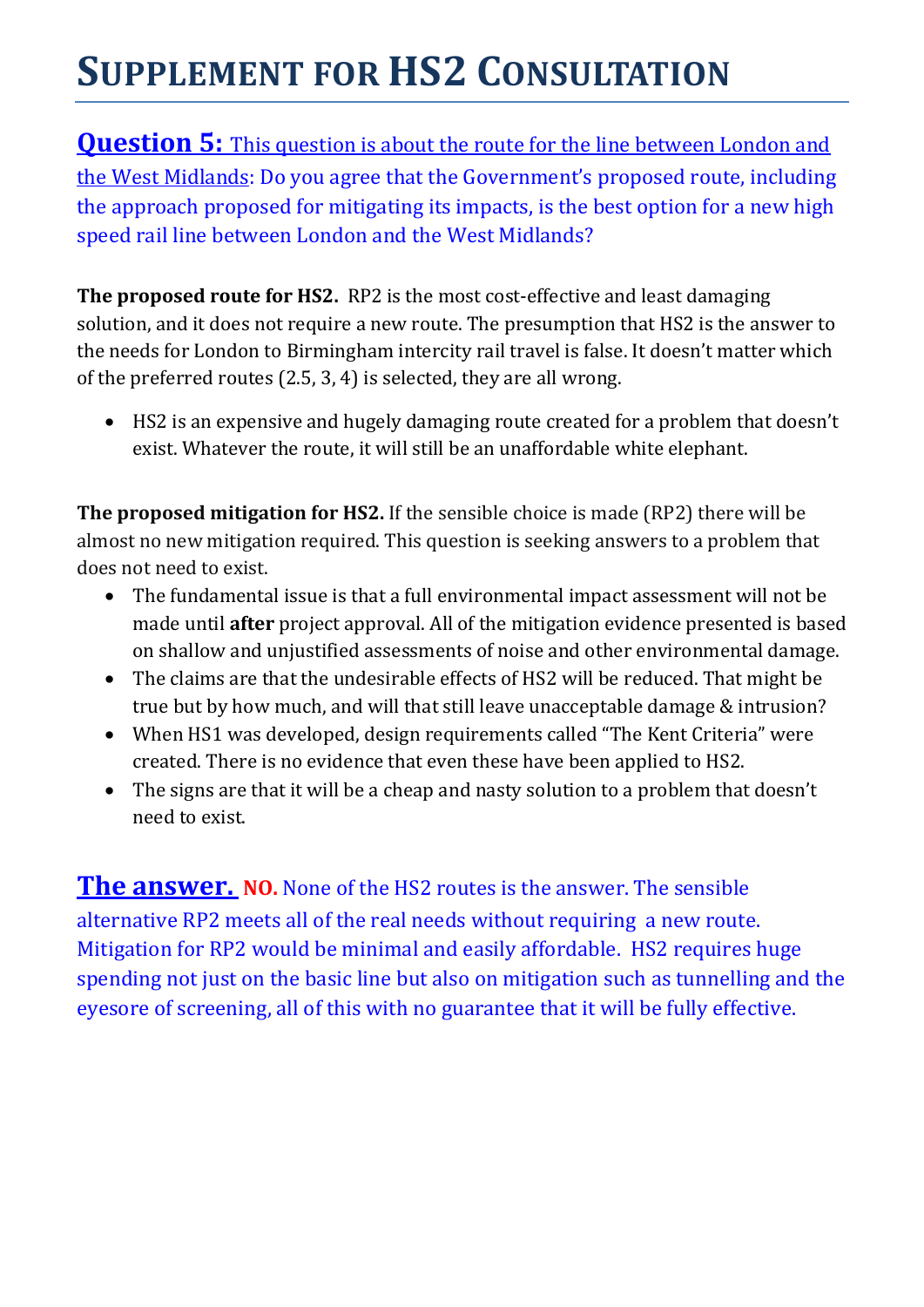## **Question 6:** This question is about the Appraisal of Sustainability: Do you

wish to comment on the appraisal of Sustainability of the Government's proposed route between London and the West Midlands that has been published to inform this consultation?

**The Appraisal of Sustainability report.** What is offered for this consultation exercise is a half-hearted and in places simplistic appraisal of 4 key sustainability issues (see below). It is a cheap and nasty substitute for the full Environmental Impact Assessment that should have been made available.

### **Managing energy.**

- Trains at 250mph typically use twice as much energy as conventional ones at 140– 150mph. RP2 will use much less energy than HS2.
- HS2 Ltd. hopes that people switching from domestic flights to HS2 will compensate for that difference. It won't; any released domestic flight slots at Heathrow for example, will be taken by international ones with much larger  $CO<sub>2</sub>$  emissions.

### **Protecting environment & resources.**

- RP2 uses the existing network and only small amounts of new land will be needed in a few places. Environment and heritage damage will be minimal.
- The new HS2 line will cause substantial environment and heritage damage and in some cases the destruction of valuable habitats.

**Sustainable communities.** This means air quality, noise & vibration and the integrity of communities. Much of the information provided is speculative and of poor quality.

- RP2 has almost no additional impact on these issues.
- The new line for HS2 will have a huge impact during & after construction.
- So far there is no proper noise & vibration assessment available to for us to assess the severity of the inevitable impact on communities.

### **Sustainable consumption.**

- RP2 will place very small additional demands on new materials to enhance the existing network.
- HS2 will require huge quantities of metal and concrete to create the hundreds of miles of new line. This will be an unacceptable waste of new materials and energy.

**The answer. NO.** The Appraisal of Sustainability report is wholly inadequate for the consultation process. It is no substitute at this stage for a full Environmental Impact Assessment. The implications of HS2 are of substantial and long‐lasting importance and cannot be dealt with in this way. RP2 however has minimal sustainability consequences.